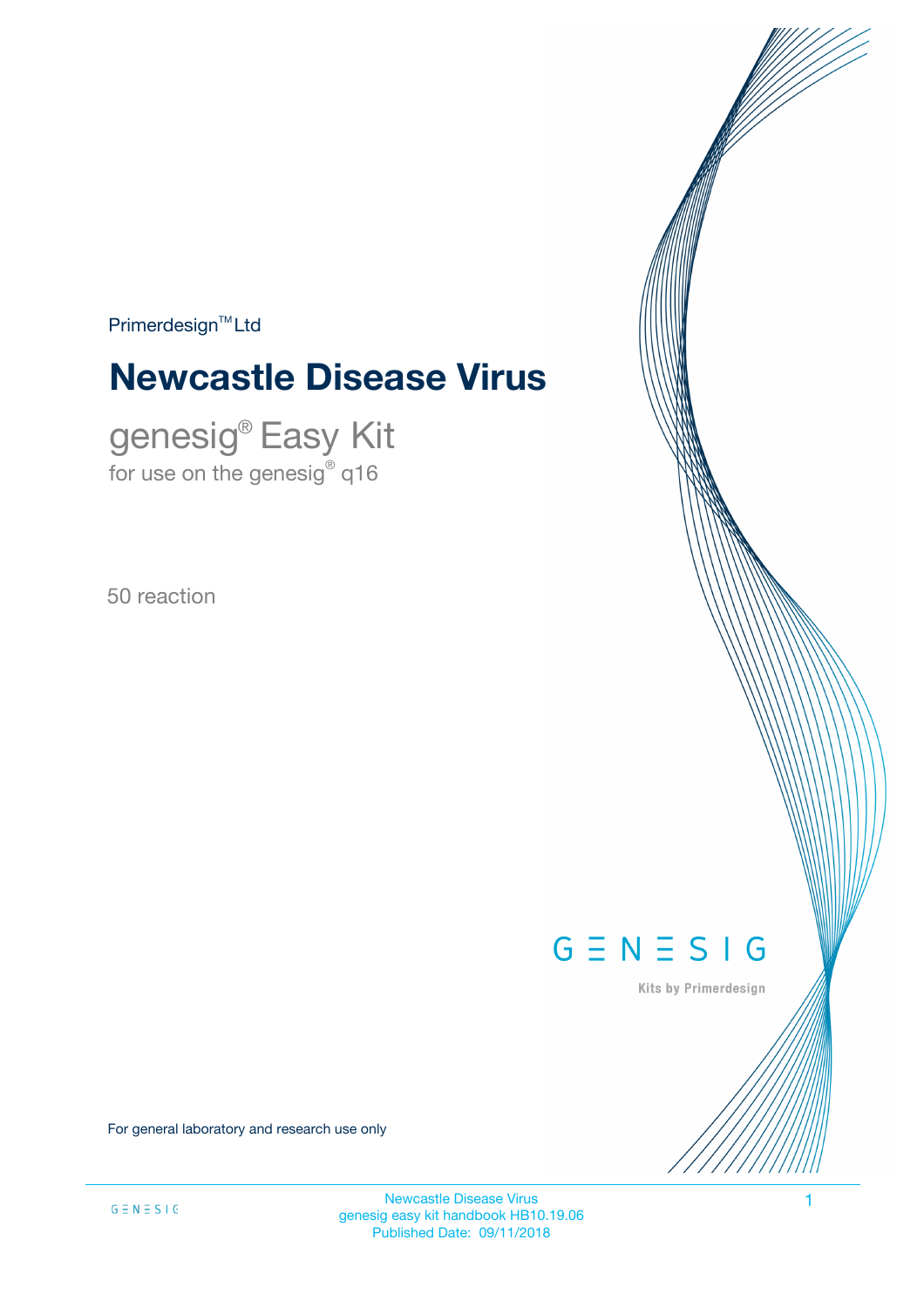## genesig® Easy: at a glance guide

#### **For each RNA test**

| Component                | <b>Volume</b>  | Lab-in-a-box pipette |  |
|--------------------------|----------------|----------------------|--|
| NDV primer/probe mix     | 5 <sub>µ</sub> |                      |  |
| Your RNA sample          | 5 <sub>µ</sub> |                      |  |
| oasig OneStep Master Mix | 10 µl          |                      |  |

#### **For each positive control**

| Component                 | Volume         | Lab-in-a-box pipette |  |
|---------------------------|----------------|----------------------|--|
| NDV primer/probe mix      | 5 <sub>µ</sub> |                      |  |
| Positive control template | 5 <sub>µ</sub> |                      |  |
| oasig OneStep Master Mix  | 10 µl          |                      |  |

#### **For each negative control**

| Component                | Volume         | Lab-in-a-box pipette |   |
|--------------------------|----------------|----------------------|---|
| NDV primer/probe mix     | 5 <sub>µ</sub> |                      |   |
| <b>Water</b>             | 5 <sub>µ</sub> |                      | - |
| oasig OneStep Master Mix | 10 µl          |                      |   |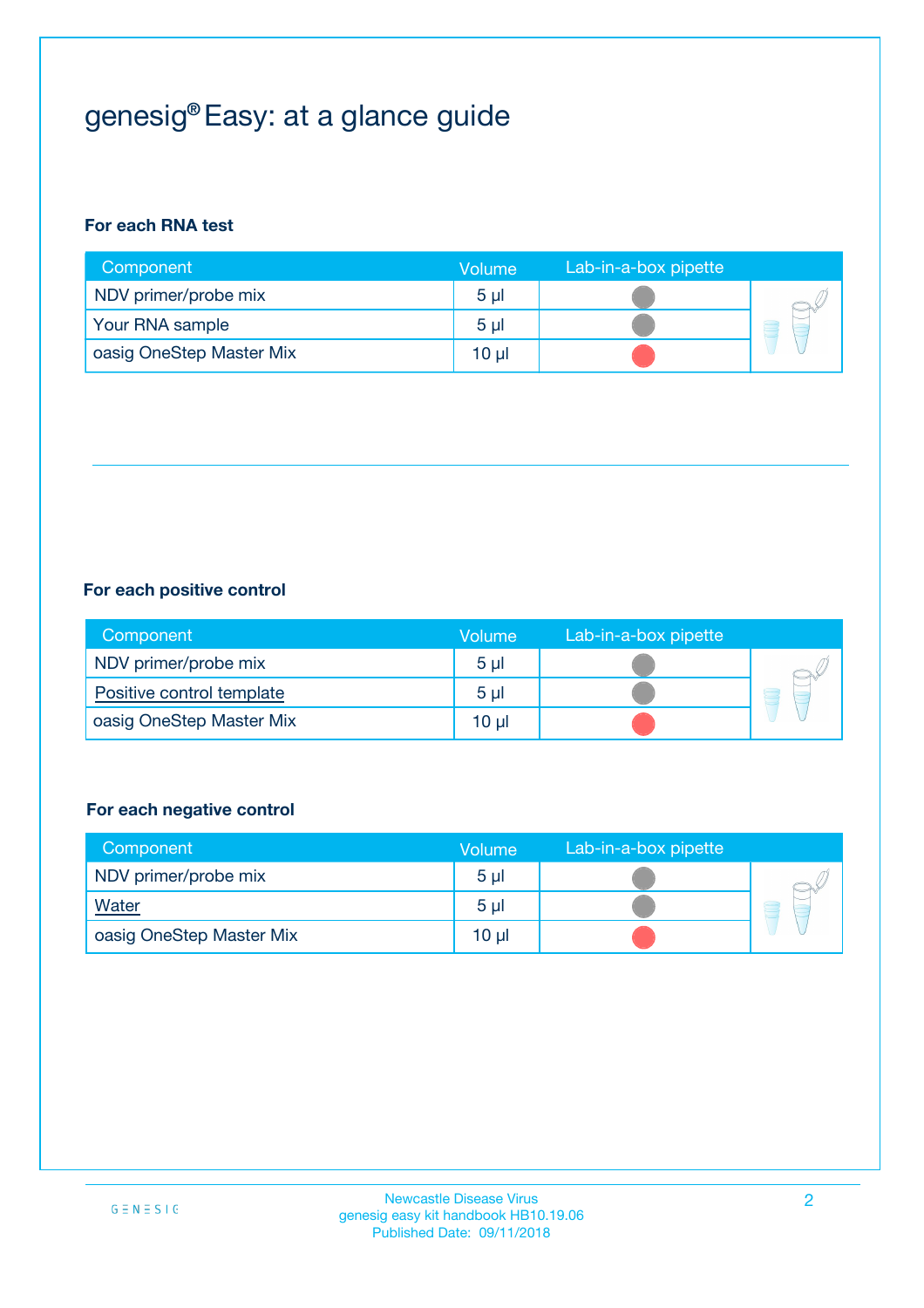### Kit Contents



## Reagents and equipment to be supplied by the user

#### **genesig® q16 instrument**

#### **genesig® Easy Extraction Kit**

This kit is designed to work well with all processes that yield high quality RNA and DNA but the genesig Easy extraction method is recommended for ease of use.

#### **genesig® Lab-In-A-Box**

The genesig Lab-In-A-Box contains all of the pipettes, tips and racks that you will need to use a genesig Easy kit. Alternatively if you already have these components and equipment these can be used instead.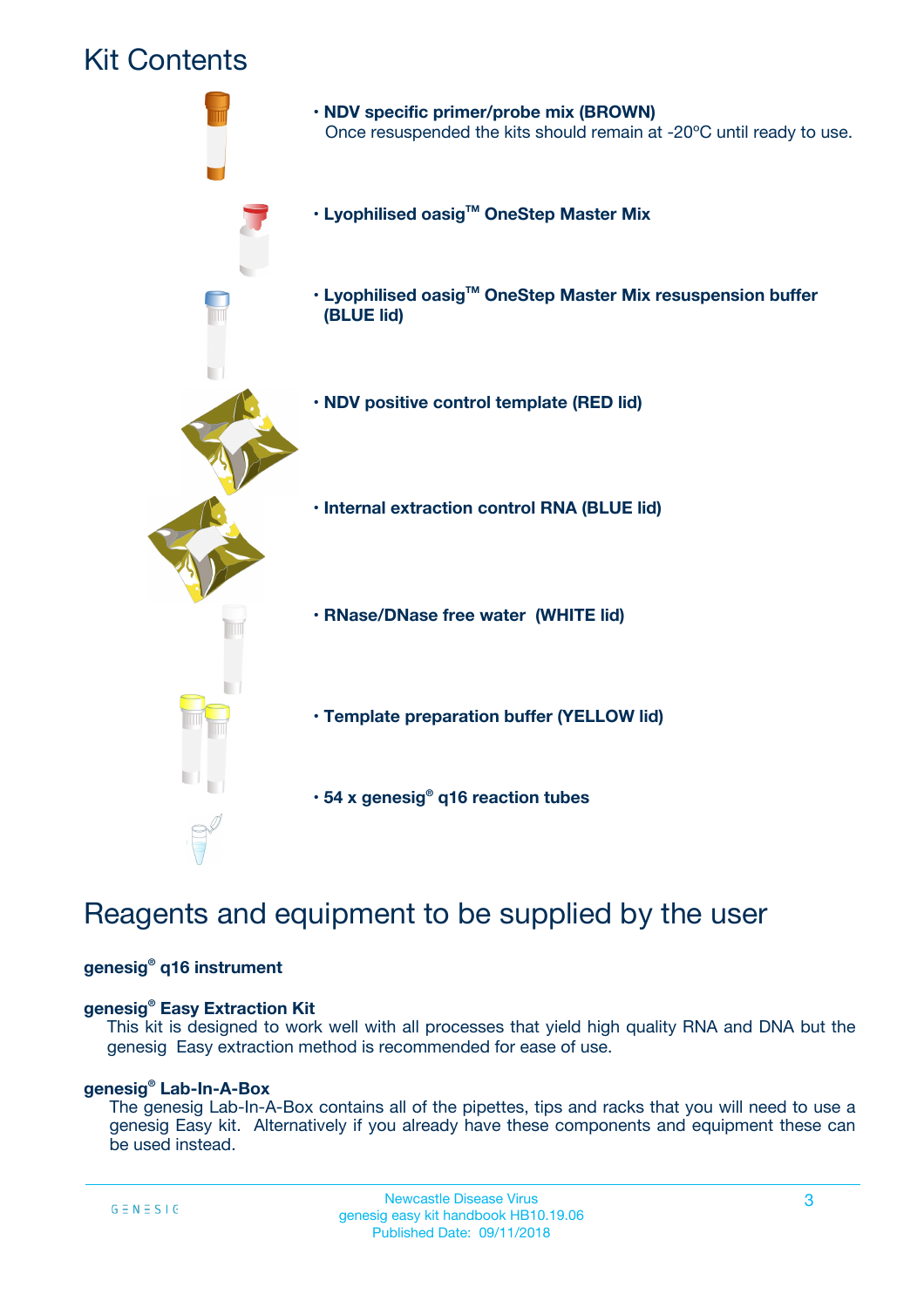## Step-by-step guide

### 1. Resuspend the test components



Use the blue pipette to transfer 500µ**l\*** of the oasig OneStep Master Mix resuspension buffer into the tube of lyophilised oasig OneStep Master Mix and mix well by gently swirling.

**\***Transfering 525µl of the oasig OneStep Master Mix resuspension buffer to your oasig OneStep Master Mix (instead of the 500µl recommended above) will enable you to take full advantage of the 50 reactions by accounting for volume losses during pipetting. In order to do so with the genesig Easy fixed volume pipettes use 1x blue, 2x red and 1x grey pipettes to make the total volume. Please be assured that this will not adversely affect the efficiency of the test.



Then use the blue pipette to transfer 500µl of water into the brown tube labelled NDV primers/probe. Cap and shake tube to mix. A thorough shake is essential to ensure that all components are resuspended. **Failure to mix well can produce poor kit performance.**

These components are now ready to use.

Store them in the freezer from hereon.

#### Top tip

- Ensure that the primer/probe mix is mixed thoroughly before each use by shaking.
- Once resuspended do not expose genesig Easy kit to temperatures above -20°C for longer than 30 minutes at a time.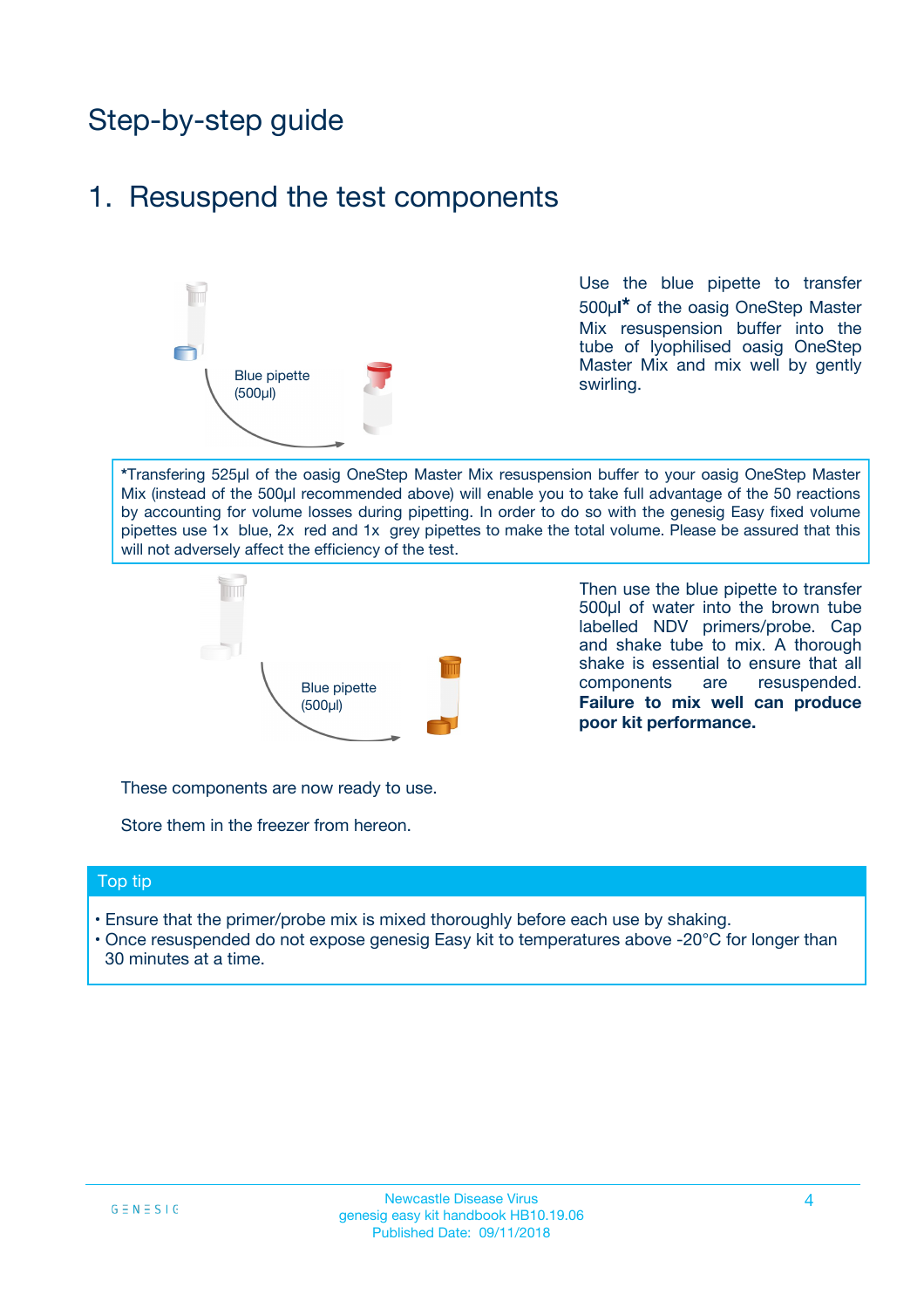## 2. Internal extraction control



Use the blue pipette to transfer 1000µl (2 x 500µl) of template preparation buffer into the Internal Extraction Control RNA tube. Cap and shake tube to mix.

Your kit contains Internal Extraction Control RNA. This is added to your biological sample at the beginning of the RNA extraction process. It is extracted along with the RNA from your target of interest. The q16 will detect the presence of this Internal Extraction Control RNA at the same time as your target. This is the ideal way to show that your RNA extraction process has been successful.

#### **If you are using an alternative extraction kit:**

Use the red pipette to transfer 10µl of Internal Extraction Control RNA to your sample **after** the lysis buffer has been added then follow the rest of the extraction protocol.

#### **If using samples that have already been extracted:**

Use the grey pipette to transfer 5µl of Internal Extraction Control RNA to your extracted sample.

### 3. Add primer/probe mix to all reaction tubes





For every reaction to be run, use the grey pipette to add 5µl of your NDV primers/probe mix to every tube.

#### Top tip

- Always pipette the primer/probe mix directly into the bottom of the tube.
- You can label the tube lids to aid your reaction setup but avoid labelling tube sides.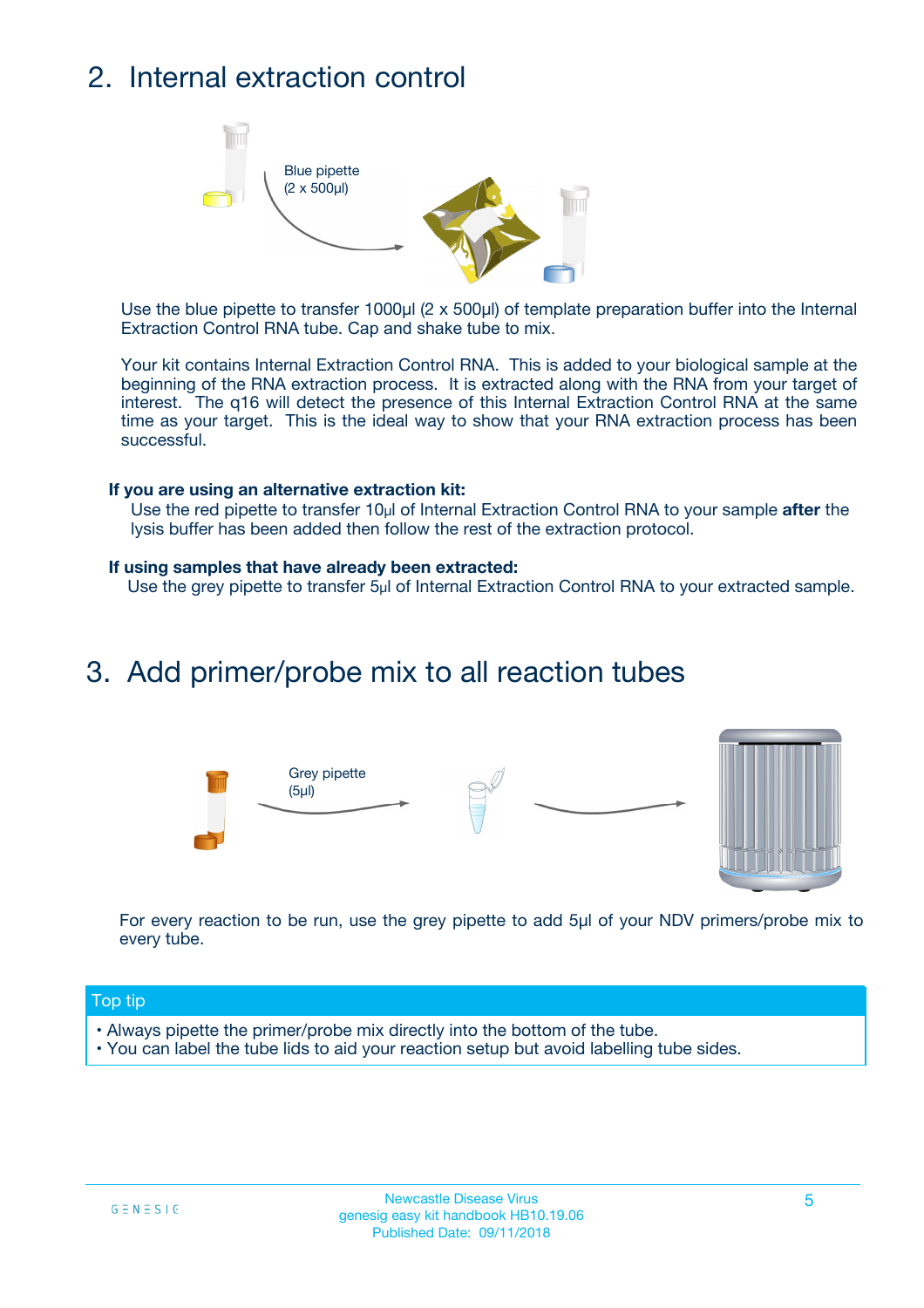## 4. Add Master Mix to all reaction tubes



For every reaction to be run, use the red pipette to add 10µl of the oasig OneStep Master Mix to the tubes containing primer/probe mix.

Move swiftly to begin your q16 run, as any delay after the oasig OneStep Master Mix has been added can effect the sensitivity of your test.

#### Top tip

**•** Always add the oasig OneStep Master Mix to the side of the tube to reduce the introduction of bubbles.

### 5. Negative control



For each test you will require a negative control. Instead of RNA water is used. This sample should typically prove negative thus proving that all of your positive samples really are positive.

To create a negative control reaction simply use the grey pipette to add 5µl of the water to the required reaction tubes. Close these tubes after adding the water.

Because some genesig kit targets are common in the environment you may occasionally see a "late" signal in the negative control. The q16 software will take this into account accordingly.

#### Top tip

**•** Always add the water to the side of the tube to reduce the introduction of bubbles.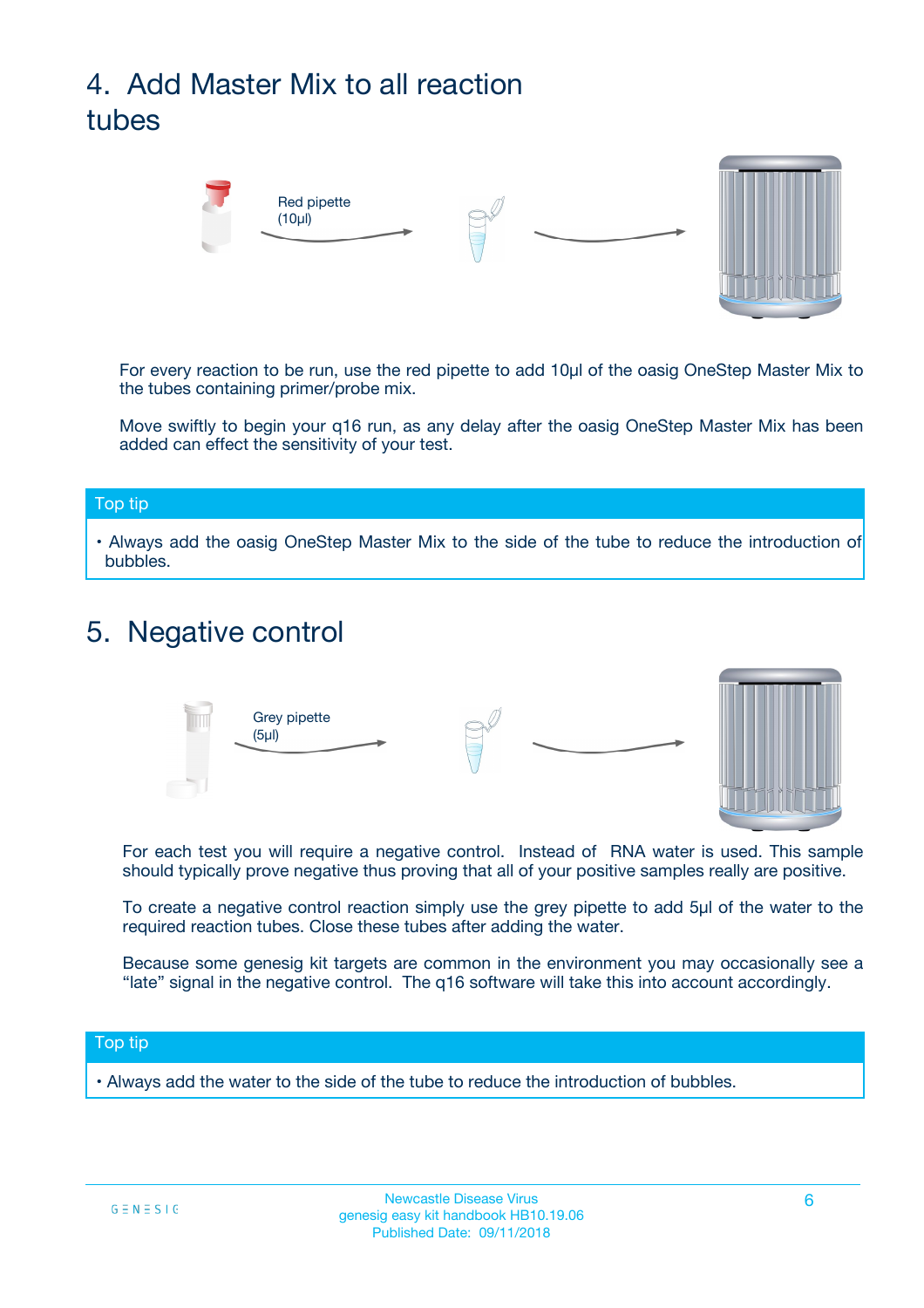## 6. Set up a test





For each sample you wish to analyse, use the grey pipette to add 5µl of your RNA sample to the required reaction tubes. Close these tubes after adding the sample. Always change pipette tips between samples.

#### Top tip

**•** Always add the RNA sample to the side of the tube to reduce the introduction of bubbles.

## 7. Positive control



Use the blue pipette to transfer 500µl of template preparation buffer into the positive control template tube. Cap and shake tube to mix.

Each time you run a test you will require a positive control. This is a small portion of RNA from your target of interest. It serves two purposes:

1. It will always test positive so it shows that everything is working as it should be.

2. The q16 software knows how much RNA is present in the positive control. So it can automatically compare your sample of interest with the positive control to calculate the amount of target RNA in your sample.

To create a positive control reaction simply use 5µl of the positive control instead of your RNA sample.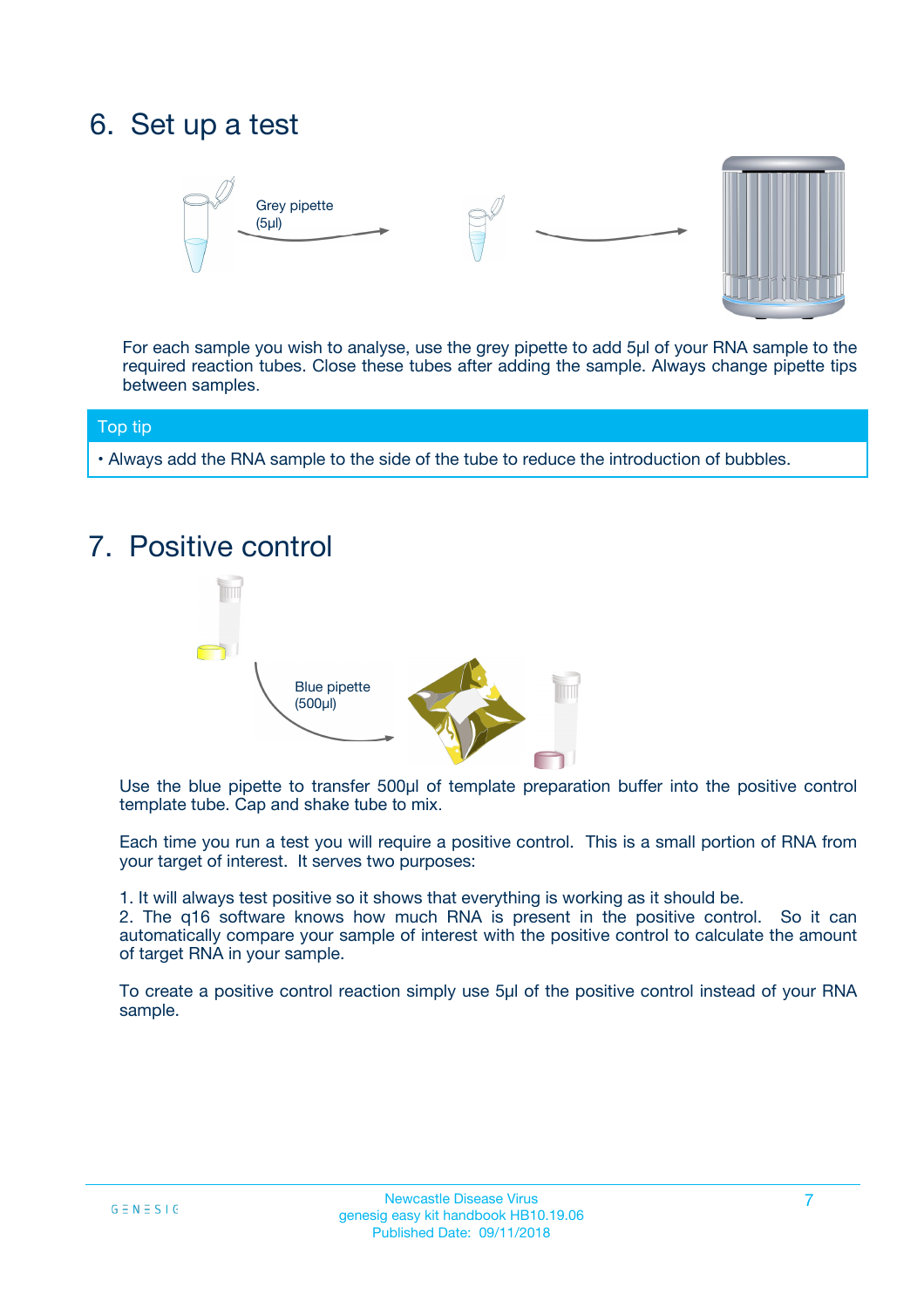



Take great care when setting up your positive control. The positive control template has the potential to give you a false positive signal in your other samples. Set positive controls up last after all other sample tubes are closed. Always change pipette tips between samples. You may even choose to set up positive controls in a separate room.

#### Top tip

**•** Always add the positive control template to the side of the tube to reduce the introduction of bubbles.

## 8. Running the test

Place the tubes into the correct positions in your q16 as defined by the software, this may include positioning of empty tubes to ensure that the q16 lid is balanced. The run can then be started.

|                         | genesig q16 PCR software - 1.2<br><b>Open Experiments:</b><br>Unsaved (New Experiment 2<br>$\blacktriangledown$                                                                                      | <b>E</b> Open<br>Save<br>$\sqrt{2}$ New                                   | $\Box$<br>Save As<br>$G \equiv N \equiv S \mid G$<br><b>B</b> Close<br><b>X</b> Configuration                    |
|-------------------------|------------------------------------------------------------------------------------------------------------------------------------------------------------------------------------------------------|---------------------------------------------------------------------------|------------------------------------------------------------------------------------------------------------------|
| Stages:<br><b>Notes</b> | Setup<br><b>Results</b>                                                                                                                                                                              | <b>Samples</b>                                                            |                                                                                                                  |
| <b>Notes</b>            | <b>Name and Details</b><br>New Experiment 2017-10-26 11:06<br>Kit type: genesig® Easy Target Detection kit<br>Instrument Id.:<br>Run Completion Time:<br>$\blacktriangle$<br>$\overline{\mathbf{v}}$ | Color<br>Name<br>Sample 1<br>Sample 2<br>Sample 3<br>Sample 4<br>Sample 5 | <b>Tests</b><br>Note<br>Color<br>Note<br>Name<br>على<br>4<br>Test 1<br>$\equiv$<br>$\equiv$<br>一个<br>借<br>÷<br>⊕ |
| <b>Well Contents</b>    |                                                                                                                                                                                                      |                                                                           | Run                                                                                                              |
| Pos.                    | Test                                                                                                                                                                                                 | Sample                                                                    | <b>Run Status</b>                                                                                                |
| $\blacktriangleleft$    | Test 1                                                                                                                                                                                               | Negative Control                                                          | $\blacktriangle$                                                                                                 |
| $\overline{2}$          | Test 1                                                                                                                                                                                               | Positive Control                                                          |                                                                                                                  |
| 3                       | Test 1                                                                                                                                                                                               | Sample 1                                                                  | Show full log                                                                                                    |
| $\overline{4}$          | Test 1                                                                                                                                                                                               | Sample 2                                                                  |                                                                                                                  |
| 5                       | Test 1                                                                                                                                                                                               | Sample 3                                                                  | <b>Run Control</b>                                                                                               |
| 6                       | Test <sub>1</sub>                                                                                                                                                                                    | Sample 4                                                                  |                                                                                                                  |
| $\overline{7}$          | Test 1                                                                                                                                                                                               | Sample 5                                                                  |                                                                                                                  |
| 8                       |                                                                                                                                                                                                      |                                                                           | $\triangleright$ Start Run<br>■ Abort Run                                                                        |
|                         |                                                                                                                                                                                                      |                                                                           | $\overline{\mathbf{v}}$                                                                                          |

#### Top tip

- Before loading tubes into the q16, check for bubbles! Flick the bottom of the tubes to remove any bubbles that may have formed during the test setup.
- Apply centrifugal force with a sharp wrist action to ensure all solution is at the bottom of the reaction tube.
- When repeating a test you can use a previous file as a template by clicking 'open' then selecting File name > Files of Type > Experiment file as template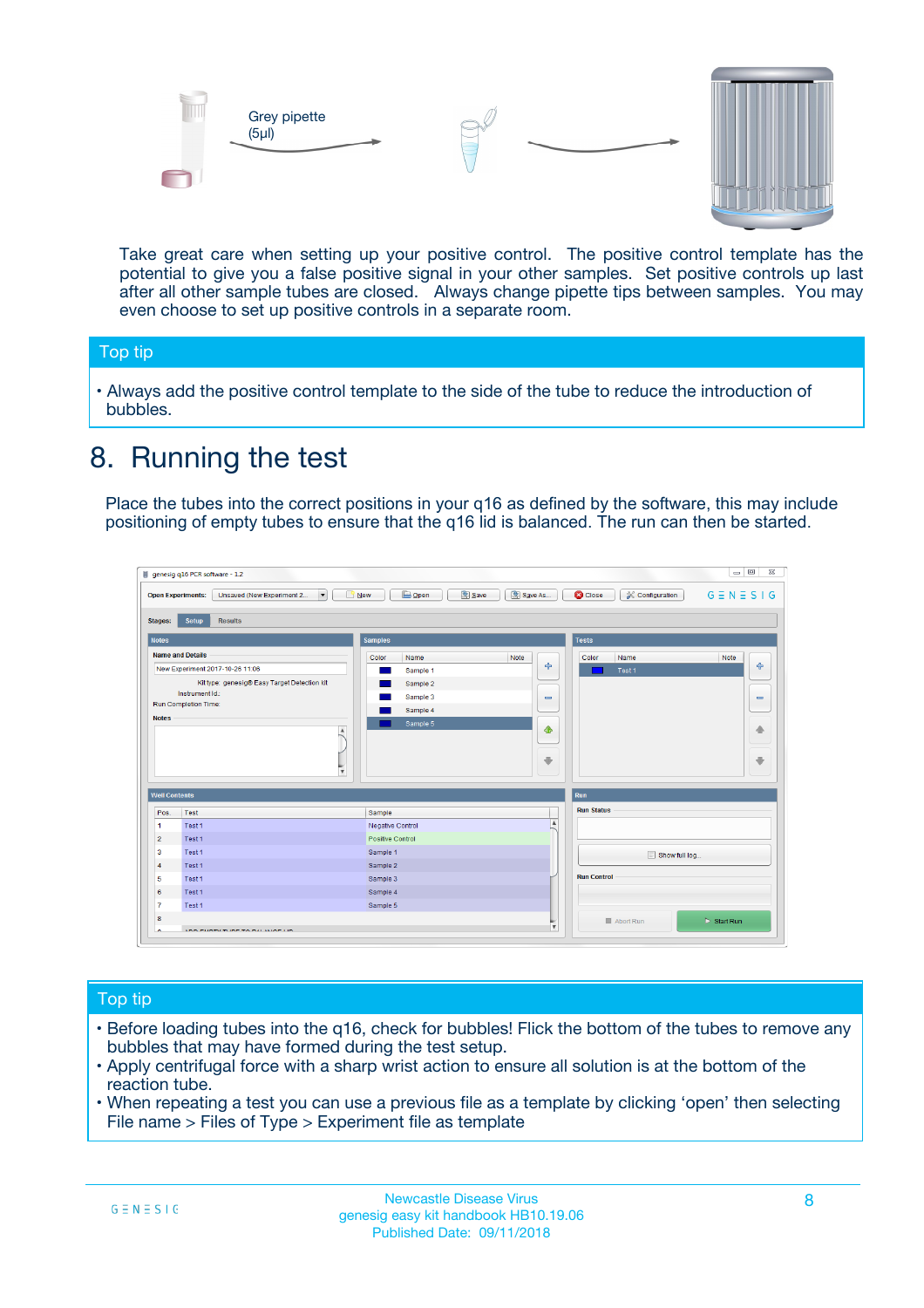### What do my results mean?

Analysis of your data is carried out automatically by the genesig q16. The following information is designed to help you fully understand a result or to troubleshoot:

### "Positive"

#### **Explanation**

Your sample has produced a positive result. Your target of interest is present and you can use the reported quantity.

### "Negative"

#### **Explanation**

Your sample has produced a negative result. The target is not present in your sample.

### "Test contaminated"

#### **Explanation**

The Negative Control should be completely free of any DNA/RNA. If you see this error message it means that at some point during the setup, the Negative Control has been contaminated with DNA/RNA and has given a positive signal. This contamination has invalidated the test. The Positive Control and your test samples are both possible sources of contaminating DNA/RNA. The genesig q16 reaction tubes from previous runs will also contain very high amounts of DNA so it is important that these are carefully disposed of after the run is completed and NEVER OPENED. It may be the case that your kits have become contaminated which will lead to the same problem occurring repeatedly.

#### **Solutions**

1. Clean your working area using a commercial DNA remover solution to ensure the area is DNA free at the start of your run and re-run the test.

2. If the problem persists then the kit has become contaminated and it will have to be discarded and replaced with a new kit. When you open the new kit, run a simple test to show that changing the kit has solved the problem. Prepare a test which includes only the Positive Control, the Negative Control and one 'mock sample'. For the 'mock sample' add water instead of any sample RNA. The result for the Negative Control and the mock sample should be negative indicating that contamination is no longer present.

#### **Preventive action**

An ideal lab set-up has a 'Clean area' where the test reagents are prepared and a 'sample area' where DNA/RNA samples and the Positive Control template are handled. The best workflow involves setting up all the test components (excluding the positive control template) in the clean area and then moving the tests to the sample area for sample and Positive Control addition. If this method is followed then the kit components are always kept away from possible sources of contamination. For extra security the Negative Control can be completely prepared and sealed in the clean area. All work areas should be decontaminated regularly with DNA remover.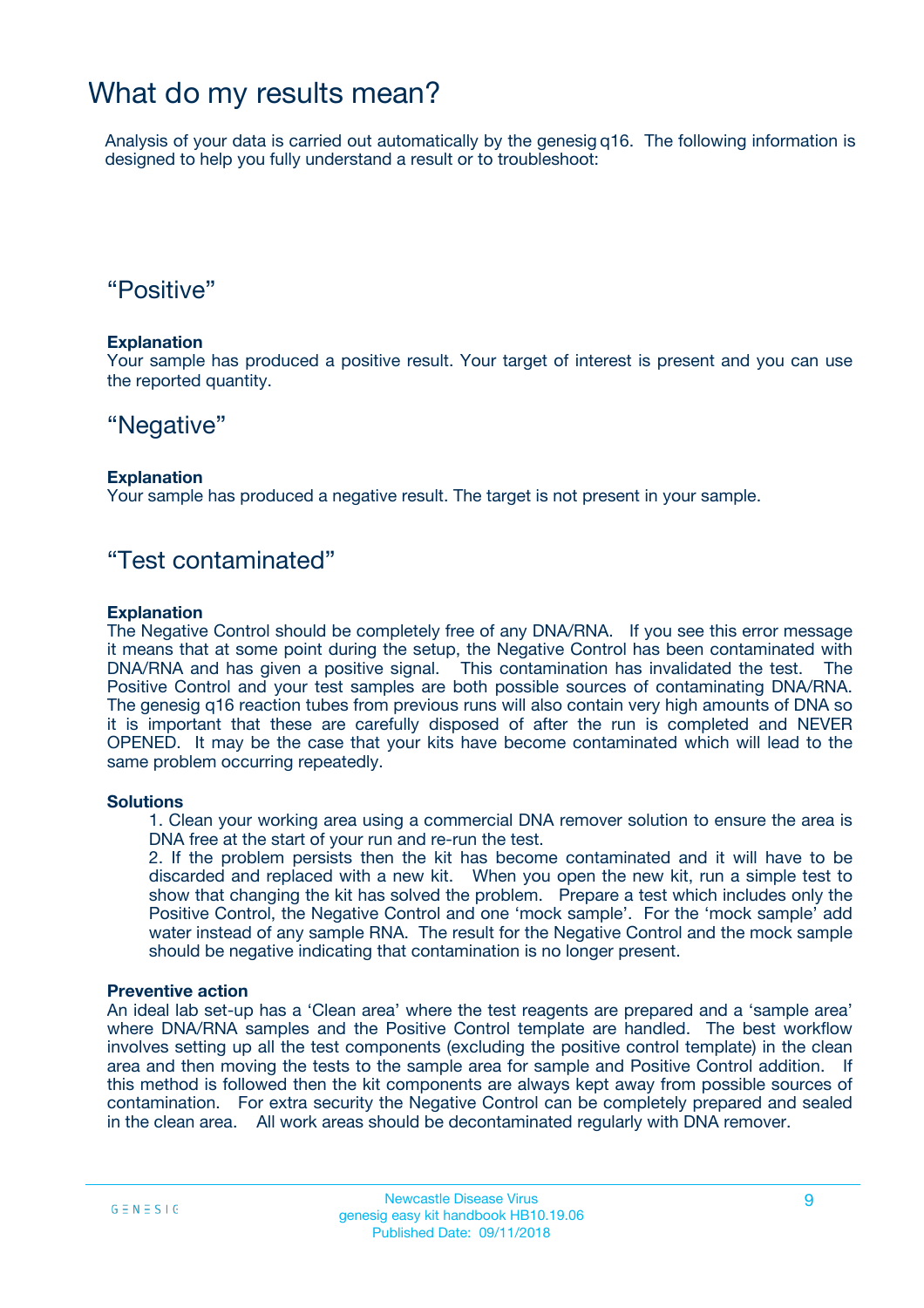### "Sample preparation failed"

#### **Explanation**

The test has failed because the quality of the sample was not high enough. The Internal Extraction Control component identifies whether the sample has been prepared correctly and is of suitable quality. This error message means that this quality control test has failed and the sample quality is not high enough for analysis.

#### **Solutions**

1. Check the sample preparation protocol for any user errors then repeat.

2. Poor quality samples can result from overloading the sample preparation protocol with too much starting material. Try reducing the amount of starting material then repeat.

3. Failing to add the Internal Extraction Control RNA to your sample during the sample preparation protocol can also lead to a reported result of "sample preparation failed". Ensure that this step has not been overlooked or forgotten. If your samples are derived from an archive store or from a process separate from your genesig Easy extraction kit; you must add 5µl of Internal Extraction Control RNA into each 0.5ml of your sample to make it suitable for use on the q16.

### "Positive result, poor quality sample"

#### **Explanation**

The test is positive so if you are only interested in obtaining a 'present or absent' answer for your sample then your result is reliable. However, the test contains an Internal Extraction Control component that identifies if the sample is of high quality. This quality control test has failed and the sample is not therefore of high enough quality to accurately calculate the exact copy number of RNA present. If you require quantitative information for your sample then proceed with the solutions below.

#### **Solutions**

1. For appropriate solutions, read the "Sample preparation failed" section of this handbook.

### "Test failed"

#### **Explanation**

The test has failed because the Positive Control has not worked. The Positive Control is present to show that all aspects of the test are working correctly together. When this control test fails, the test as a whole is invalidated. This finding indicates that a problem has occurred in the reaction set-up part of the experiment and has nothing to do with sample preparation.

#### **Solutions**

- 1. Check the entire workflow and test set-up to look for any user errors, then repeat the test e.g. have the right colour pipettes and solutions been used with the correct tubes?
- 2. Ensure the positive and negative controls are inserted into the correct wells of your q16.

3. A component of the test may have 'gone off' due to handing errors, incorrect storage or exceeding the shelf life. When you open a new kit, run a simple test to show that changing the kit has solved the problem. Prepare a test which includes only the Positive Control, the Negative Control and one 'mock sample'. For the 'mock sample' add internal control template instead of any sample RNA. If the Positive Control works, the mock sample will now be called as a negative result.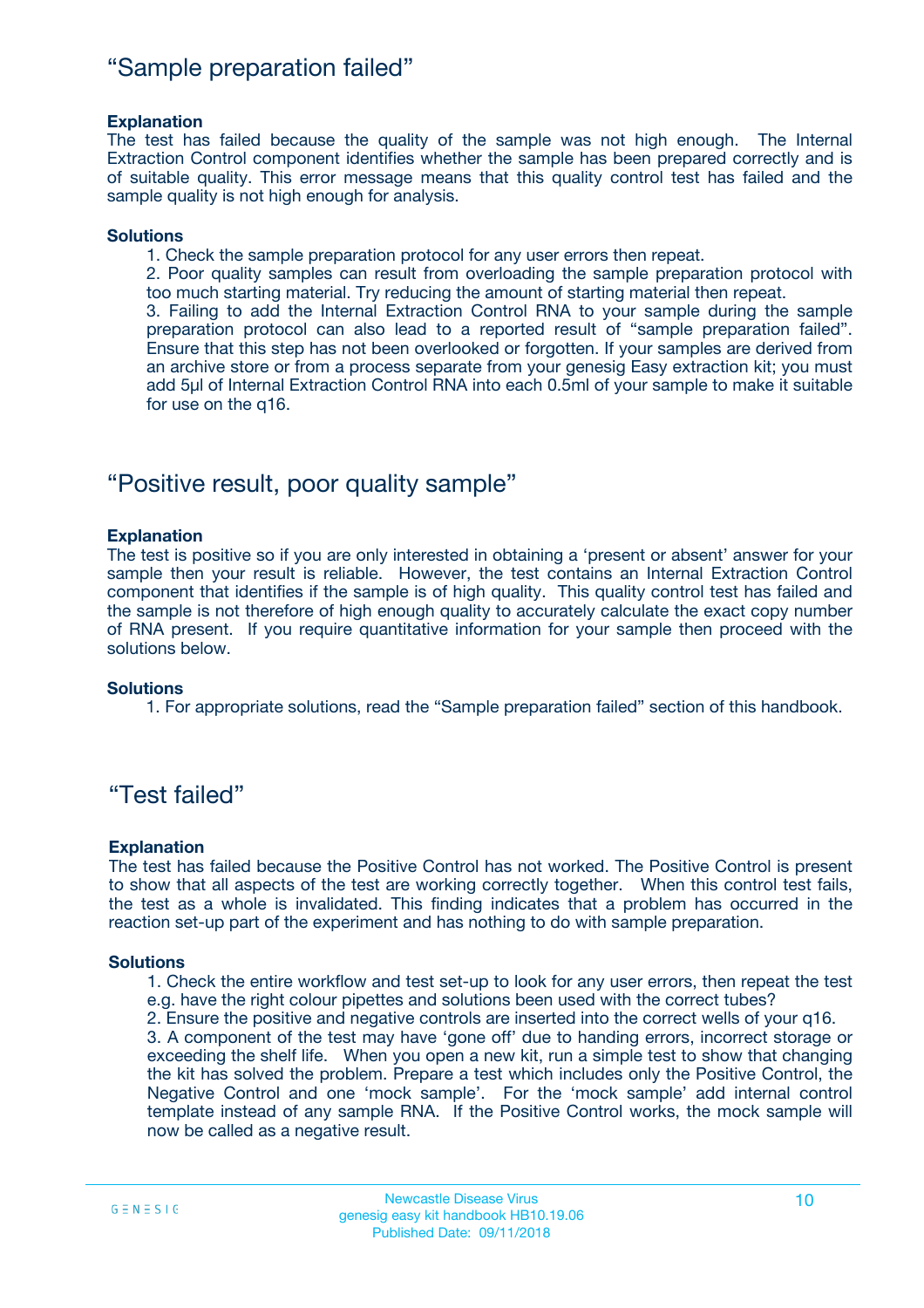### "Test failed and is contaminated"

#### **Explanation**

The Positive Control is indicating test failure, and the Negative Control is indicating test contamination. Please read the "Test Failed" and "Test contamination" sections of this technical support handbook for a further explanation.

#### **Solution**

1. For appropriate solutions, read both the "Test failed" and "Test contaminated" sections of this handbook.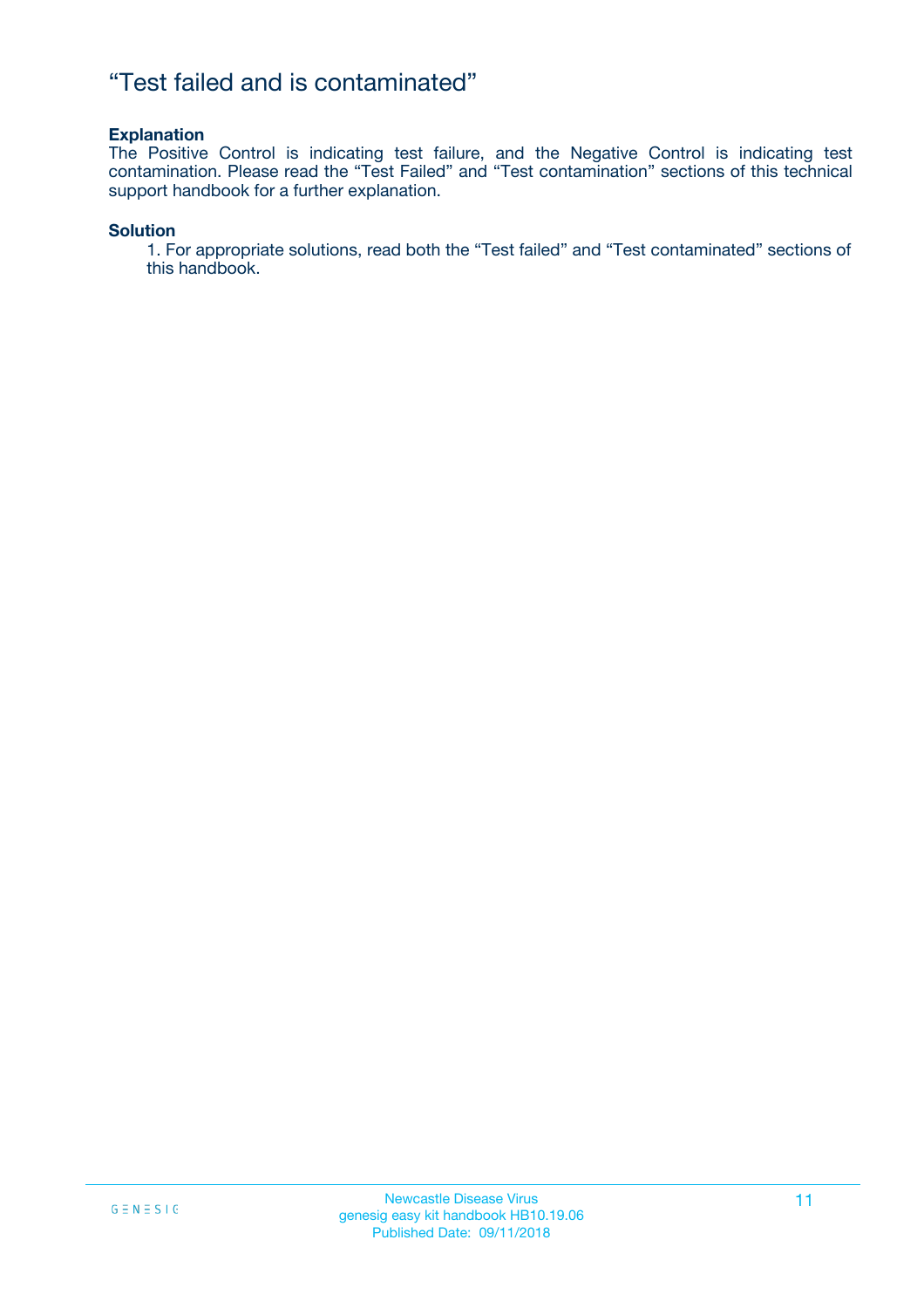## Newcastle Disease Virus

Newcastle Disease Virus (NDV) is a single-stranded RNA virus of the Paramyxoviridae family that causes a contagious disease in birds. The linear RNA genome comprises just over 15K nucleotides that encode 6 genes. The spherical virual particle is enveloped and has external spikes formed by two proteins, hemagglutinin and neuraminidase.

The virus can survive for several weeks in warm environments such as in manure or between bird feathers but is destroyed easily by UV light and dehydration. The viral particle enters the host by ingestion of contaminated food stuffs or contact with contaminated bodily fluids and attaches to the host cell surface. The viral envelope fuses to the plasma membrane via viral fusion proteins and the nucleocapsid is released into the host cell. The viral RNA is transcribed into mRNA and a positive-sense RNA template is created. New negative-sense RNA as well as viral proteins are packaged into a new virion which is enveloped as it leaves the host cell. Transmission from infected birds is via contact with bodily discharges such as faeces and mouth, nose and eye secretions.

Isolates are grouped into 3 strains in accordance with their virulence and subsequent symptoms of infection: velogenic (highly virulent) strains are responsible for digestive and neurological conditions, mesogenic (intermediate virulence) strains are associated with neurological or respiratory symptoms and lentogenic (mild virulence) strains causing predominantly respiratory conditions. After a 2-15 day incubation period the infection can cause symptoms including muscle tremors or paralysis, diarrhea and coughing and sneezing.

A prophylactic vaccine is available and is commonly used in the commercial poultry industry and although this does not necessarily prevent infection, infections in unvaccinated birds have a mortality rate of almost 100%. There is currently no treatment for Newcastle disease.

Transmission to humans can cause mild conjunctivitis and flu-like symptoms but is not particularly dangerous. Research in cancer studies has suggested NDV as an alternative treatment.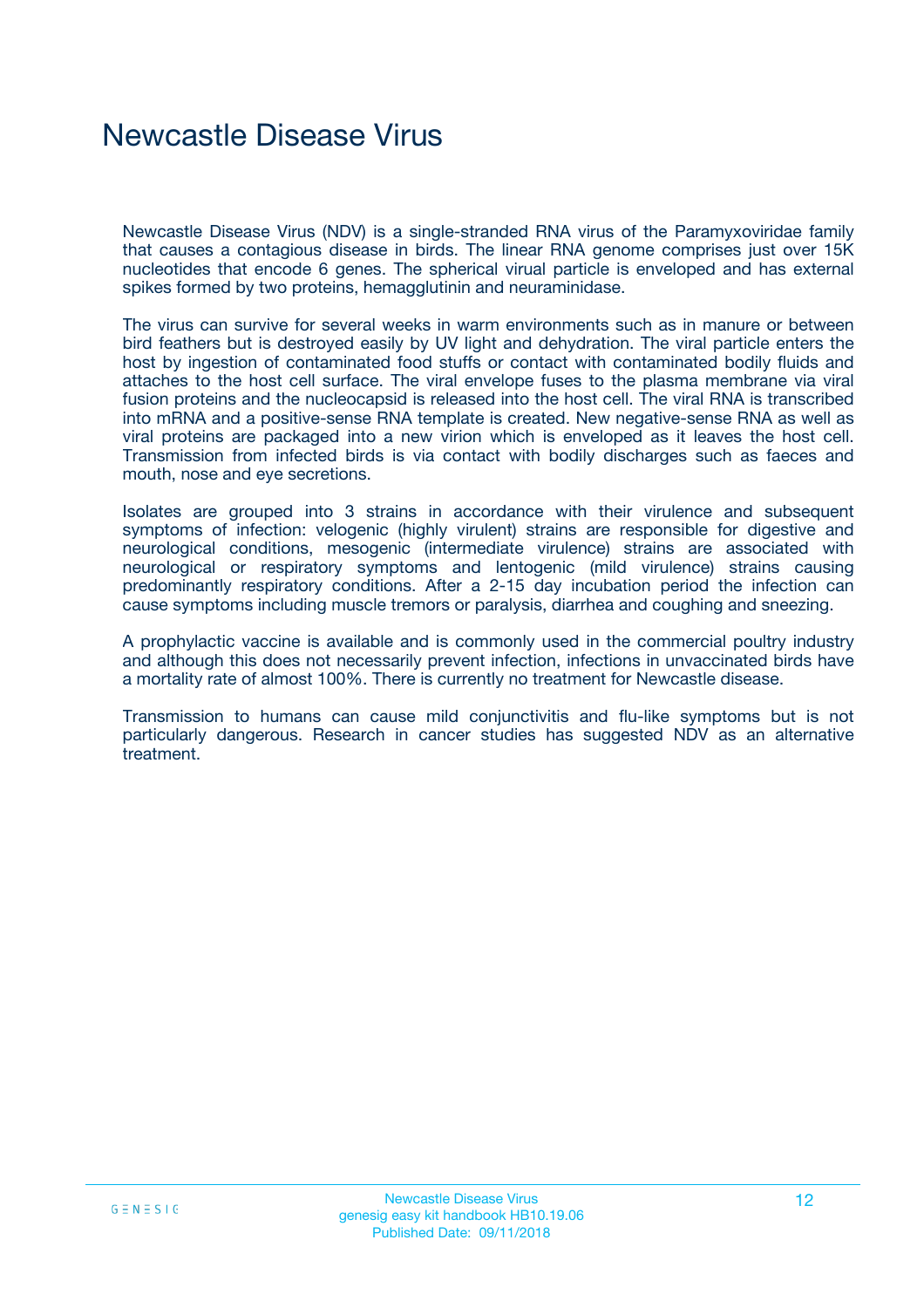## **Specificity**

The Primerdesign genesig Kit for Newcastle Disease Virus (NDV) genomes is designed for the in vitro quantification of NDV genomes. The kit is designed to have a broad detection profile. Specifically, the primers represent 100% homology with over 95% of the NCBI database reference sequences available at the time of design.

The dynamics of genetic variation means that new sequence information may become available after the initial design. Primerdesign periodically reviews the detection profiles of our kits and when required releases new versions.

Our kit for Newcastle Disease Virus (NDV) has been designed for the specific and exclusive in vitro quantification of serotypes including virulent and vaccine strains. The M gene has previously been shown to be a good target sequence for broad detection of NDV species (A. Steyer et,al 2010). The primers and probe sequences in this kit have 100% homology with over 95% of reference sequences in the NCBI database based on a comprehensive bioinformatics analysis.

If you require further information, or have a specific question about the detection profile of this kit then please send an e.mail to enquiry@primerdesign.co.uk and our bioinformatics team will answer your question.